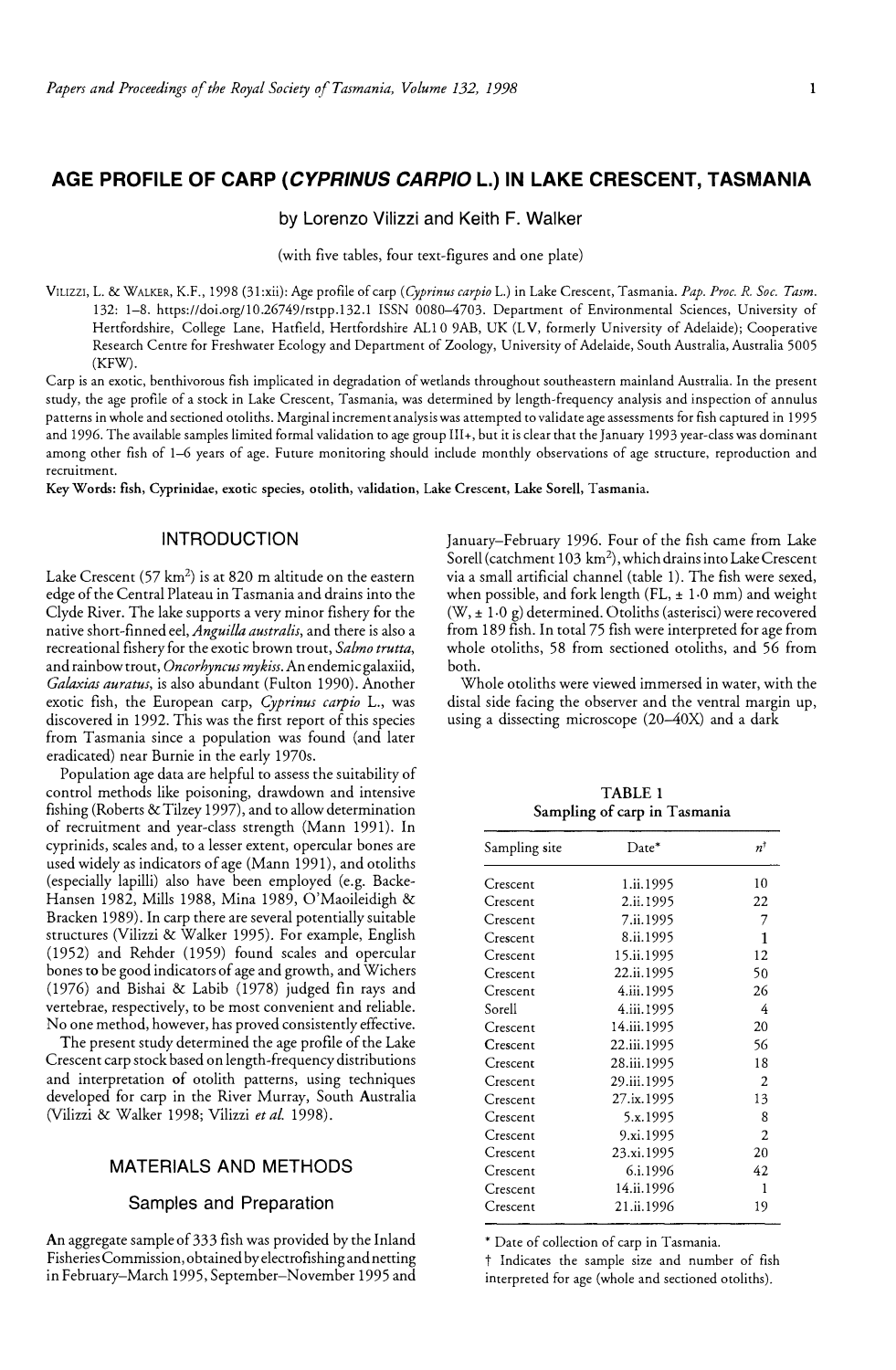background (reflected oblique light). Under these conditions, an annulus was defined as a transition between a translucent (dark) and an opaque (light) zone. Annuli were counted on the distal side of the otolith, along the antero-dorsal region, at the level of the dorsal spike, a projection analogous to the antirostrum of the nonotophysan teleost sagitta (Pannella 1980) (pI. 1).

When possible, the left otolith of each pair was embedded in clear polyester resin in 8 mm thick blocks (about  $62 \text{ mm}^2$ ), each containing  $10-14$  otoliths (depending on their size) with their nuclei carefully aligned. Three successive transverse sections (0·4-0·5 mm) were cut through the nucleus, using a low-speed lapidary saw (Augustine & Kenchington 1987). Sections were polished with 1200-grit carborundum paper to enhance the visibility of the zones. The sections were examined under the same lighting conditions used for analysis of whole otoliths (transmitted light proved unsatisfactory).

### **Validation and Age Adjustment**

Validation was based on marginal increment analysis (MIA) (Bagenal & Tesch 1978), including marginal increment ratio analysis (MIRA) and edge type analysis (ETA) (Haas & Recksiek 1995), with regard for the "edge interpretation problem" (Francis *et al.* 1992). MIA elucidates relationships between the spatial patterns seen in calcified structures and the temporal patterns caused by environmental changes. The marginal increment ratio (MIR) was calculated as

$$
MIR = [(NE - NLA) / (NLA - NSA)] x 100
$$

where NE = distance from nucleus to outer edge, NLA = distance from nucleus to last-formed annulus, and NSA = distance from nucleus to second-last-formedannulus. Where there was only one annulus the denominator becomes the distance from nucleus to annulus. The edges of otoliths were recorded as "opaque" or "translucent", and, for the edge type analysis, the last-formed annulus was judged as C ("close") (MIR 50%), Z (other) (50% < MIR < 75%) or N ("now due") (MIR 75%), using a technique modified after Anderson *et al.* (1992a, b).

Age adjustments allowing for the time of capture and the relative growth of whole and sectioned otoliths followed the procedure of Vilizzi & Walker (1998), with minor modifications. January 1 was taken as the nominal birthdate of each annual cohort. This date corresponded to the onset of a protracted period of mean water temperatures exceeding 15°C, the minimal spawning threshold for carp





*Otoliths (asterisci) from Lake Crescent carp, Tasmania. Under reflected oblique light on a dark background an annulus is a transition between a translucent (dark) and an opaque (light) zone, here indicated with a triangle. The edge type (i.e. opaque or translucent), the date of capture of the fish and the number of annuli are reported.* Sp, *antero-dorsal spike;* A, *anterior edge;*  P, *posterior edge;* D, *dorsal edge;* V, *ventral edge;* N, *nucleus;* OL, *otolith length;* OWl, *otolith width. (A) 1 annulus, translucent edge, late summer; (B)* 2 *annuli, translucent edge, late summer;* (C) 3 *annuli, newly-formed opaque zone, summer; (D)* 4 *annuli, opaque edge, summer.*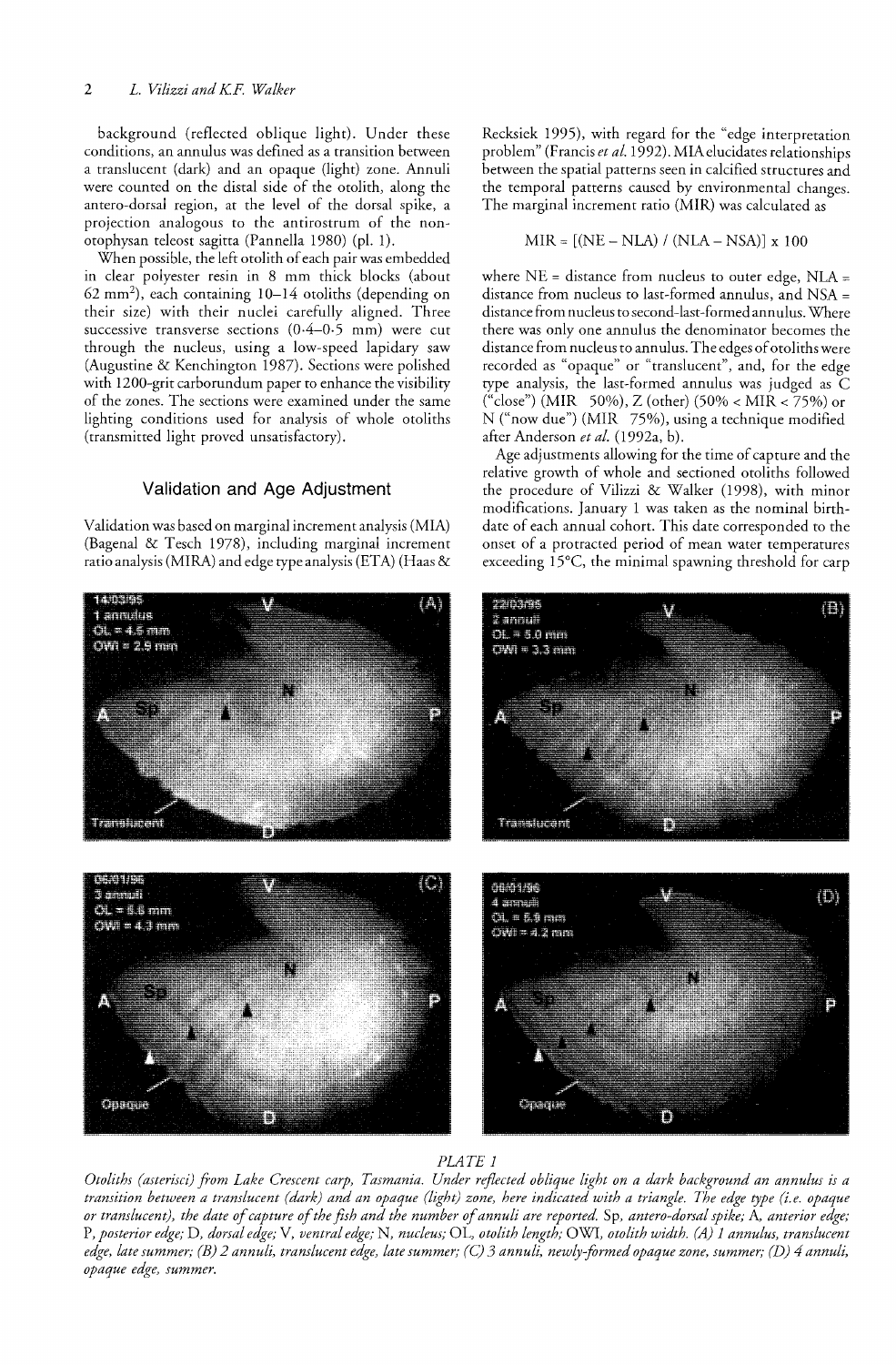(Sarig 1966, Cuha & Mukherjee 1991). The age of a fish with MIR 50% (new annulus forming), caught in November or December, was reduced by one year, regardless of the number of annuli. Similarly, the apparent age of a fish caught in January with MIR 75% (new annulus due) was increased by one year regardless of the number of annuli. In February, the age of a fish with more than one annulus but about to form a new annulus (MIR 75%) was increased by one year and, in March, the same adjustment was applied to fish with more than two annuli and MIR 75%. Adjustments were not needed for fish caught from April to October (table 2).

#### Analysis

Length-frequency data and MIA were used to estimate the age composition of the stock. Fork lengths for the three different catches were compared by one-way ANOVA, and mean annulus distances from the nucleus in otoliths of carp from Lakes Crescent and Sorell, and from the River Murray in South Australia (Vilizzi & Walker 1998) were compared by two-way ANOVA (sampling location x number of annuli). Differences between means were evaluated using Tukey's HSD test for unequal sample sizes (Spjotvoll & Stoline 1973). Comparisons of growth in males and females, analyses of residuals and validation of parametric methods followed Vilizzi & Walker (1998).

### RESULTS

#### Length-Frequency Analysis

Length-frequency distributions for each of the three subsamples were approximately uni-modal. ANOVA and *post hoc* comparisons indicated no significant difference in FLin 1995 (fig. lA, B), but the mean FL for the 1996 catch was higher than for either catch in 1995 ( $P < 0.001$ ) (fig. 1C).

| TABLE 2                                    |
|--------------------------------------------|
| Adjustments to annulus counts* for carp in |
| Lakes Crescent and Sorell, Tasmania        |

| Month of<br>capture | Annuli <sup>t</sup> | MIR <sup>‡</sup><br>(9) | Estimated age<br>(v) |
|---------------------|---------------------|-------------------------|----------------------|
| Jan                 |                     | 75                      | Annuli + 1           |
| Feb                 | 1                   |                         |                      |
|                     | 2                   | 75                      | Annuli + 1           |
| Mar                 | $\overline{c}$      |                         | Annuli               |
|                     | 3                   | 75                      | Annuli + 1           |
|                     |                     |                         | Annuli               |
| Apr–Oct<br>Nov–Dec  |                     | 50                      | Annuli - 1           |

\* Based on a nominal birth-date of 1 January for each annual cohort.

t Number of annuli counted on the calcified structure.

 $\ddagger$  MIR: marginal increment ratio

### Interpretability of Otoliths

Three (2·3%) of the 131 whole otoliths and 21 (18.4%) of the 114 sectioned otoliths were discarded as "uninterpretable". Interpretability was significantly lower for sectioned otoliths  $(\chi^2 = 17.95, P < 0.001)$ .

## Validation of Annulus Counts

As comparisons of whole and sectioned otoliths showed no differences in the time of annulus formation and edge characteristics, data for whole otoliths only are considered below. In the following, therefore, "otolith" may be taken to mean either whole or sectioned preparations.

In otoliths with two annuli, MIR remained high throughout the year, peaking in January (fig. 2A). In otoliths with three annuli, a decline in MIR was visible through January (15·5%) and February (26·5%); this rose sharply in March and decreased toward the end of the year (fig. 2B). When annulus groups 1-5 were pooled, a different trend



*FIG.* 1- *Length-frequency distributions of carp from Lakes Crescent and Sorell, Tasmania. Mean fork length values for each sub-sample are joined by a broken line. (A) Combined data for February-March* 1995, *(B) September-November 1995, (C) January-February 1996*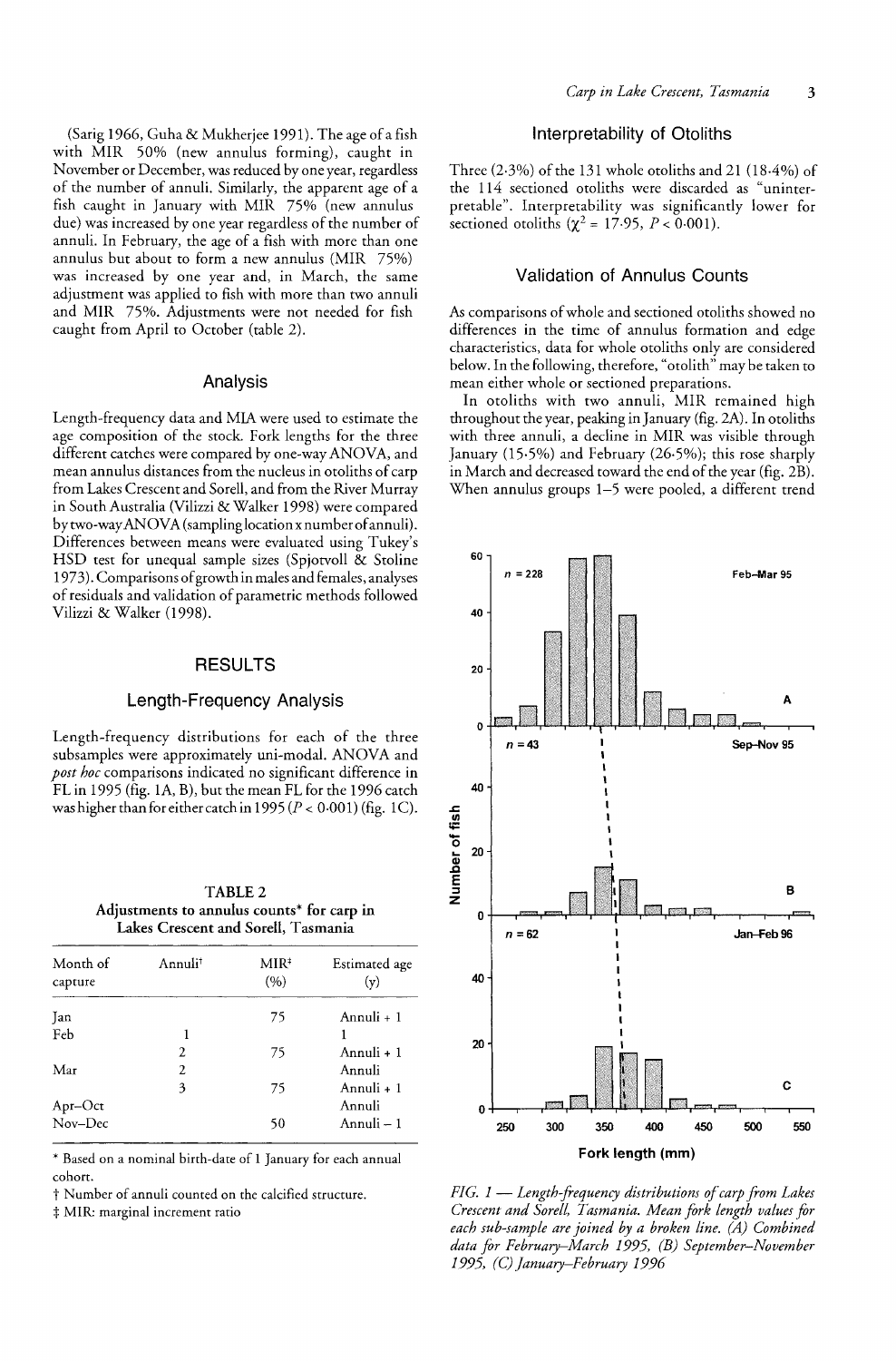

*FIG. 2* — Marginal increment analysis of whole otoliths from carp in Lakes Crescent and Sorell, Tasmania. Data for 2 (A, C, E) and 3 (B, D, F) annuli are shown: (A, B) mean monthly values (± SE) of the marginal increment ratio (MIR), as a percentage *of the previous increment,* (c, *D) percentage of fish having otoliths with an opaque or a translucent edge (under transmitted light), (E, F) percentage of fish scored as* C *(MIR 50%),* Z (25% < *MIR* < 75%), *or* N *(MIR 75%).* 

was observed. A decline in MIR was apparent in January, when it fell to 25-9%. This increased in February and remained high in November (74·0%), one month before the nominal birth-date (fig. 3A).

Otoliths with two annuli almost always had a translucent edge (fig. 2C), while newly-formed opaque edges were especially common in carp with three annuli captured in January (when most specimens were caught) (fig. 2D). In pooled annulus groups, the percentage of otoliths with an opaque edge was high in January and February but markedly lower in March, when most had a translucent margin. Translucent margins were observed also in fish caught in September-November (fig. 3B).

In annulus group 2, there were few otoliths with type C edges, observed in February and March. This is unexpected, given the distribution of edge types (fig. 2E). A pattern comparable to that noted for MIR and ETA was apparent in annulus group 3, although type Z rather than type N edges predominated in early spring (fig. 2F). In pooled annulus groups, type C otoliths were more abundant in January and February, and the proportions of type N and Z edges increased in November and March-September, respectively (fig. 3C).

#### Annulus Distance

The mean annulus distance from the nucleus in whole (1-6 annuli) and sectioned otoliths (1-4 annuli) increased progressively, supporting the suggestion that ages estimated from annulus counts did reflect true ages (fig. 4A, B). The mean distance from the nucleus of the first three annuli in whole otoliths from River Murray carp was significantly less than that from Lakes Crescent and Sorell  $(P < 0.001)$  and, as would be expected, there were significant differences among the mean distances from the nucleus of the first three annuli  $(P < 0.001)$  (table 3).

## Length-Weight Relationships

The lengths and weights of juveniles, males and females are summarised in table 4. Estimated ages were based on whole or sectioned otoliths and, when both were available for one specimen, the whole otolith was arbitrarily used. Lengthweight relationships were modelled for all aged fish (pooled sexes and juveniles). Growth parameters are shown in table 5.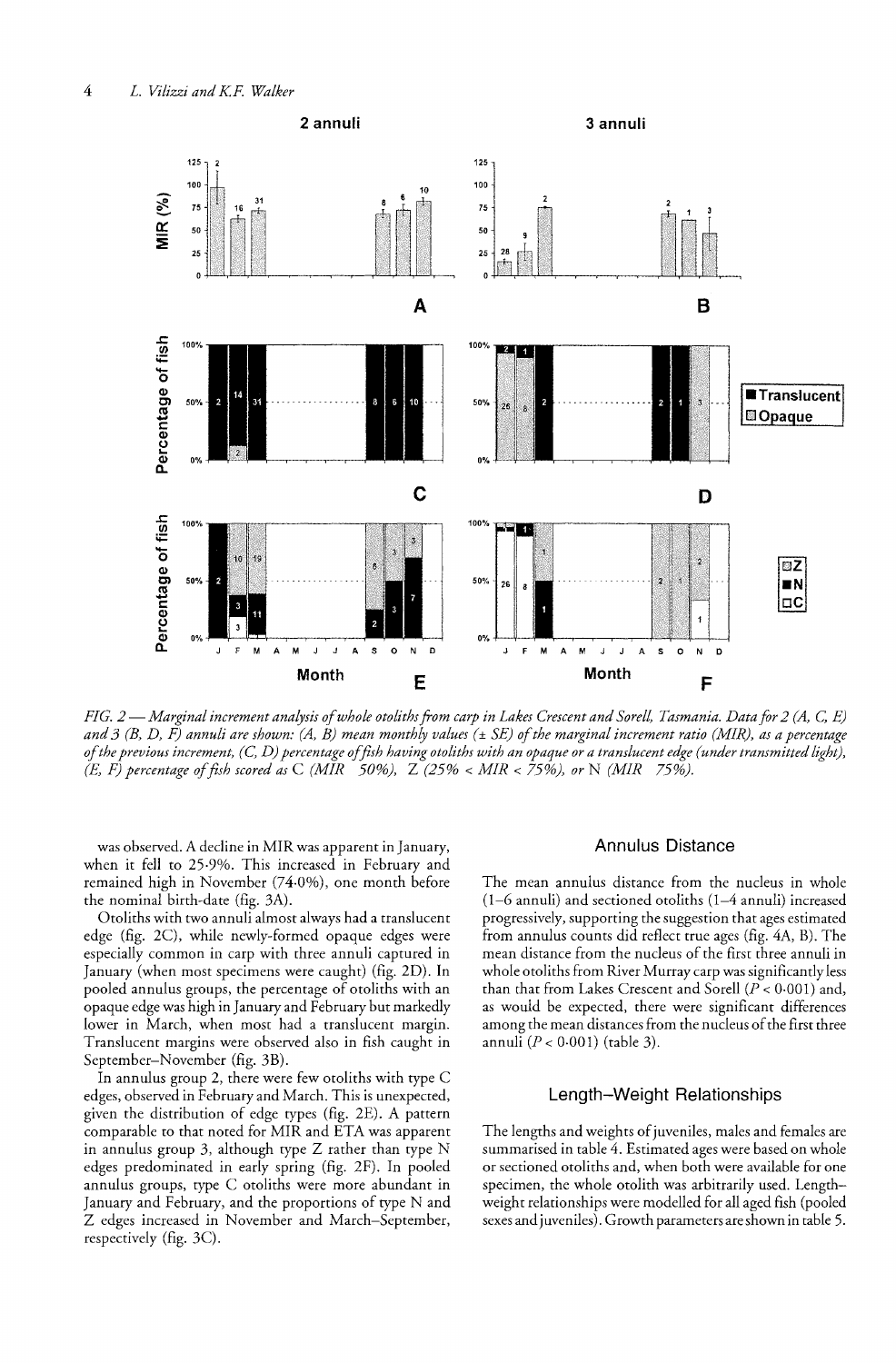![](_page_4_Figure_0.jpeg)

*FIG.*  $3$  – *Marginal increment analysis of whole otoliths from carp in Lakes Crescent and Sorell, Tasmania (pooled annulus groups only); (A) mean monthly values* (± *SE) of the marginal increment ratio (MIR), as a percentage of the previous increment; (B) percentage of fish having otoliths with an opaque or a translucent edge (under transmitted light);*  (C) *percentage of fish scored as* C *(MIR* 50%), Z (25% *< MIR* < 75%), *or* N *(MIR* 75%).

![](_page_4_Figure_2.jpeg)

*FIG.* 4 – *Mean annulus distance from the nucleus* ( $\pm$  *SD)* in *carp otoliths from Lakes Crescent and Sorell, Tasmania. Annulus counts are based on the corresponding structure. (A) Whole otoliths; (B) sectioned otoliths.* 

|              |                                     |       |                        |       | Annulus distance from nucleus (mm) |                               |       |                   |           |             |
|--------------|-------------------------------------|-------|------------------------|-------|------------------------------------|-------------------------------|-------|-------------------|-----------|-------------|
|              | Lakes Crescent and Sorell, Tasmania |       |                        |       |                                    | River Murray, South Australia |       |                   |           |             |
| Annulus      | $\boldsymbol{n}$                    | Mean  | $\pm$ SE.              | - Min | Max                                | $\boldsymbol{n}$              | Mean  | $\pm$ SE.         | Min.      | Max         |
| $\mathbf{1}$ | 128                                 |       | $0.947$ $0.019$ $0.56$ |       | 1.83                               | 417                           |       | $1.145$ 0.014     |           | $0.51$ 2.26 |
| 2            | 126                                 |       | 1.966 0.022 1.48       |       | 2.60                               | 367                           | 2.260 | 0.023             |           | $1.09$ 3.50 |
| 3            | 53                                  |       | 2.664 0.034 2.01       |       | 3.15                               | 358                           | 2.818 | 0.026             | 1.42 4.02 |             |
| 4            | 8                                   | 3.078 | 0.081                  | 2.71  | 3.38                               | 301                           | 3.284 | 0.030             | 1.82 4.47 |             |
| 5            | 4                                   | 3.200 | $0.112$ 2.94           |       | 3.46                               | 190                           | 3.691 | $0.042$ 2.12 4.95 |           |             |

TABLE 3 Distance of annulus from nucleus in whole otoliths compared for carp in two states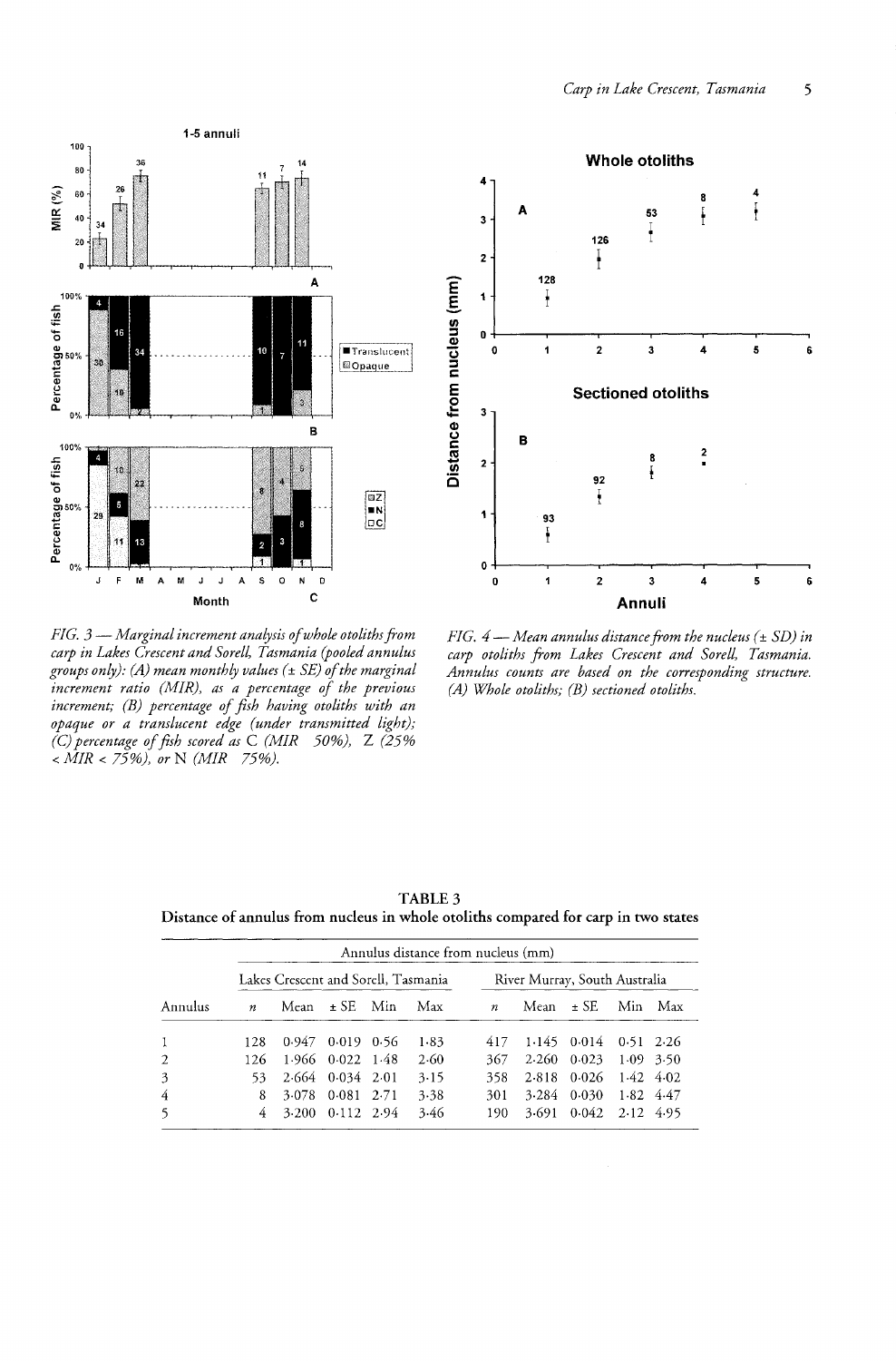|                  | $\it n$        | $FL$ (mm) |        |     |     | W(g)   |        |      |      |
|------------------|----------------|-----------|--------|-----|-----|--------|--------|------|------|
| Age $(y)^*$      |                | Mean      | $±$ SE | Min | Max | Mean   | $±$ SE | Min  | Max  |
| Juveniles        |                |           |        |     |     |        |        |      |      |
| 1                | 2              | 296.0     | 26.0   | 270 | 322 | 669.0  | 111.0  | 558  | 780  |
| 2                | 29             | 317.6     | 6.2    | 228 | 375 | 823.9  | 40.8   | 316  | 1316 |
| 3                | 3              | 305.7     | 22.2   | 283 | 350 | 722.3  | 159.0  | 552  | 1040 |
| Males            |                |           |        |     |     |        |        |      |      |
| 1                | 1              | 315       |        |     |     | 874    |        |      |      |
| $\boldsymbol{2}$ | 39             | 341.9     | 4.3    | 273 | 400 | 1036.0 | 39.4   | 458  | 1520 |
| 3                | 41             | 335.9     | 4.5    | 282 | 420 | 988.5  | 40.8   | 546  | 1778 |
| 4                | 4              | 367.0     | 23.4   | 302 | 407 | 1309.3 | 265.3  | 594  | 1765 |
| 5                | $\overline{2}$ | 435.5     | 19.5   | 416 | 455 | 1659.0 | 345.0  | 1314 | 2004 |
| Females          |                |           |        |     |     |        |        |      |      |
| $\boldsymbol{2}$ | 20             | 341.5     | 4.7    | 300 | 370 | 1046.0 | 54.8   | 600  | 1485 |
| 3                | 29             | 362.1     | 6.8    | 300 | 441 | 1238.9 | 77.7   | 681  | 2200 |
| $\overline{4}$   | 4              | 395.3     | 22.6   | 348 | 455 | 1733.5 | 351.1  | 1012 | 2662 |
| 5                | 1              | 417       |        |     |     | 1615   |        |      |      |
| 6                |                | 528       |        |     |     | 4275   |        |      |      |

TABLE 4 Summary fork length (FL) and weight (W) of juvenile, male and female carp from Lakes Crescent and Sorell, Tasmani

\* Estimated ages are based on annulus counts from whole and sectioned otoliths, in that order.

TABLE 5 Length-weight relationships for carp in Lakes Crescent and Sorell, Tasmania

| Parameters*        | All fish                | Males + Females         | Males                   | Females                 |  |
|--------------------|-------------------------|-------------------------|-------------------------|-------------------------|--|
| n                  | 332                     | 255                     | 168                     | 87                      |  |
| a                  | $3.5E-08$               | $3.9E-08$               | $1.1E-07$               | $2.1E-08$               |  |
| b                  | 2.943                   | 2.927                   | 2.753                   | 3.028                   |  |
| $r^2$              | 0.900                   | 0.987                   | 0.989                   | 0.986                   |  |
| RSS <sup>†</sup>   |                         | 4.694                   | 2.179                   | 2.411                   |  |
| DF                 |                         | 253                     | 166                     | 85                      |  |
| $_{\rm F}$         |                         | 2.840 $(P = 0.060)$     |                         |                         |  |
| Model <sup>#</sup> | $W = 3.5E-08FL^{2.943}$ | $W = 3.9E-08FL^{2.927}$ | $W = 1.1E-07FL^{2.753}$ | $W = 2.1E-08FL^{3.028}$ |  |

\* Values for the parameters and tests of significance between sexes are shown (asymptotic standard errors were not available). t The residual sum of squares (RSS) and the value and probability for the F-ratio test are indicated for comparisons between sexes. Since no significant differences were detected ( $\alpha$  = 0.05) the pooled model is specified.

 $\ddagger$  Logarithms are to base 10; E, exponential notation; FL, fork length (mm); W, weight (kg).

#### **Discussion**

Formal validation of age assessments *(sensu* Beamish & McFarlane 1983) by MIA was limited to otoliths for threeyear-old fish. Even so, the patterns of otolith development in two-year-old individuals (except in the January sample), and the relative distance of annuli from the nucleus in otoliths from all annulus groups in the stock, point to deposition of annual bands over 1-5 years.

The apparent lack of a new annulus in two-year-old fish at the beginning of the growing season Qanuary-February) was perplexing: the mean MIR and the edges of otoliths with two annuli were typical of fish about to form a new annulus, and inconsistent with the low marginal increments and narrow opaque edges expected from annual deposition of bands. This probably was an artefact of the method used, given the presence of a single dominant year-class and the lack of younger age groups. The length-frequency analyses clearly showed that a single cohort dominated, consisting of age-group II individuals in 1995 and group III individuals in 1996 (notations here follow Jearld 1983). Age-group I carp, on the other hand, were not abundant in the samples (two individuals in February, one in March 1995). If an arbitrary 300 mm FL is used to separate 1+ and II+ individuals (cf. pI. 1), age-group I was inconspicuous in 1995 and probably absent in 1996.

Validation of annulus counts by MIA was based on the most abundant 1993 year-class. Two specimens caught in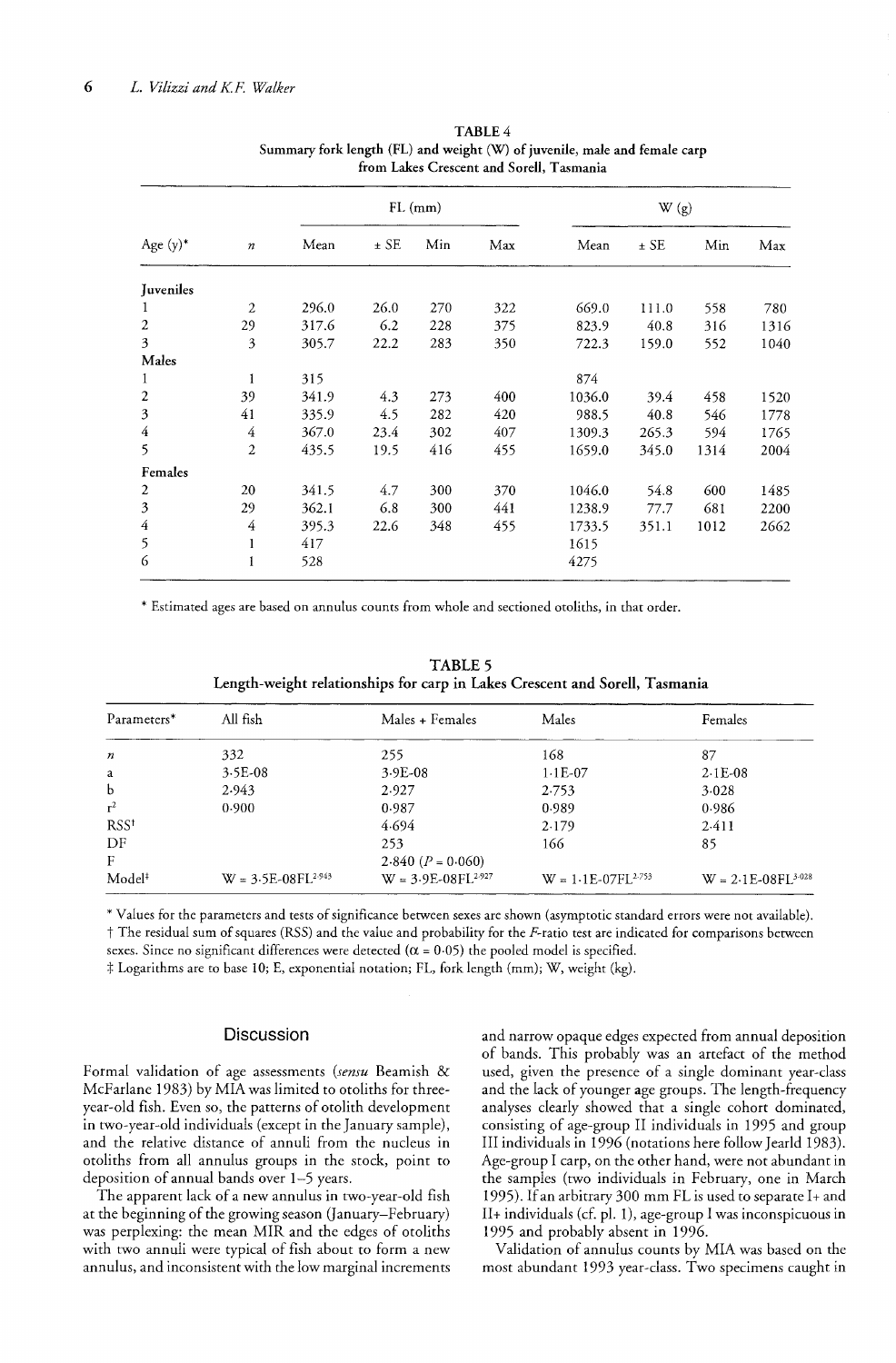January 1996 accounted for the peak MIR value and the presence of" aberrant" edge types; these probably were fish yet to form the new annulus laid down by other members of the same age group. All carp with two annuli (except the two specimens captured in January) were caught in 1995, and specimens with three annuli sampled during January-February 1996 belonged to the same cohort. The few III+ specimens caught in September-November 1995 almost certainly were members of the 1992 cohort, which was represented by only two individuals in the January 1996 sample. For similar reasons, the low mean MIR for threeyear old carp in January 1996 also is probably atypical, as it relates to the dominant 1993 cohort and does not include three-year-old fish about to form an annulus at the inception of their fourth year (this is the low-abundance January 1992 cohort).

The data presented here complement studies on carp in the River Murray (Vilizzi & Walker 1998, Vilizzi *et al.*  1998) and illustrate the tolerance of age estimates to changes in the timing of reproduction. In early 1995, the period with water temperatures above the spawning threshold lasted for three weeks. However, the 1996 summer was atypical, as a rise in water temperatures above the threshold would have been expected in mid-November. This has important consequences for the estimation of a birth-date. In the present study, 1 January was chosen, based on mean water temperatures and annulus formation in otoliths; however, a more precise estimate would be obtained by future monitoring of year-to-year variation in mean temperatures in the lakes and of carp reproduction. Further, an advantage with the proposed age adjustment methodology is that difficulties in interpreting results for small sample sizes and/or pronounced annual variation in recruitment are buffered, so that atypical individuals are assigned to the correct annulus group. The versatility of the method, a mathematical implementation to graphical representations of the edge interpretation problem (Francis *et* aL 1992), becomes evident if the following is postulated. In the unlikely case of a fish stock where all age classes form an annulus at the same time (birth-date), hence regardless of their age, no adjustment would be necessary, and the use of the annulus count corrections would simply have a null effect. Since variation in time of annulus formation is likely to be present in most fish stocks, adjustments are made whenever required.

The smaller widths of successive annuli in Lakes Crescent and Sorell carp may reflect more severe local climatic conditions compared to those in the River Murray, and may explain the lower readability of sectioned compared to whole otoliths. In the otoliths of Lakes Crescent and Sorell carp, translucent zones (under transmitted light) appeared as dark, thin areas intercalated with wider opaque zones, and the alternations were not clear after sectioning. The narrow bands of Lakes Crescent and Sorell carp may reflect a shorter slow-growth period than in the River Murray, where temperatures exceed 15°C for most of the year (Jones 1974).

## ACKNOWLEDGEMENTS

We are grateful to Andrew Sanger and John Diggle, Inland Fisheries Commission, Hobart, for providing the sample of carp upon which this analysis is based and for comments on a draft manuscript. We are also indebted to David McGlennon and Bruce Jackson, South Australian Research and Development Institute, Adelaide, who provided access to equipment for sectioning otoliths.

## **REFERENCES**

- ANDERSON, J.R., MORISON, A.K. & RAY, D., 1992a: Age and growth of Murray cod, *Maccullochella peeli* (Perciformes: Percichthyidae), in the Lower Murray-Darling Basin, using thin-sectioned otoliths. *Aust.* I *Mar. Freshw. Res.*  43: 983-1013.
- ANDERSON, J.R., MORISON, A.K. & RAY, D., 1992b: Validation of the use of thin-sectioned otoliths for determining the age and growth of golden perch, *Macquaria arnbigua*  (Perciformes: Percichthyidae), in the Lower Murray-Darling Basin, Australia. Aust. J. Mar. Freshw. Res. 43: 1103-1128.
- AUGUSTINE, O. & KENCHINGTON, T.]., 1987: A low-cost saw for sectioning otoliths. *J. Cons., Cons. Int. l'Explor. Mer* 43: 296-298.
- BAGENAL, T.B. & TESCH, F.W., 1978: Age and growth. *In* Bagenal, T.B. (Ed.): *METHODS FOR ASSESSMENT OF FISH PRODUCTION IN FRESH WATERS.* Blackwell, Oxford: 101-136.
- BACKE-HANSEN, P., 1982: Age determination, growth and maturity of the bleak *Alburnus alburnus* (L.) (Cyprinidae) in Lake 0yeren, SE Norway. *Fauna Norv. Ser. A* 3: 31-36.
- BEAMISH, R.J. & McFARLANE, G.A., 1983: The forgotten requirement for age validation in fisheries biology. *Trans. Am. Fish. Soc.* 112: 735-743.
- BISHAI, H.M. & LABIB, W.D., 1978: Age and growth of mirror carp *(Cyprinus carpio* L.) at Serow Fish Farm. *Bul!. Inst. Oeeanogr. Fish.* 8: 397-418.
- ENGLISH, T.S., 1952: Growth studies of the carp, *Cyprinus carpio*  Linnaeus, in Clear Lake, Iowa. *Iowa State CoIl.]. Sci. 24:*  527-540.
- FRANCIS, R.I.C.C., PAUL, L.J. & MULLIGAN, K.P., 1992: Ageing of adult snapper *(Pagrus auratus)* from otolith annual ring counts: validation by tagging and oxytetracycline injection. *Aust.]' Mar. Freshw. Res.* 43: 1069-1089.
- FULTON, W., 1990: Tasmanian freshwater fisheries. *FAUNA OF TASMANIA HANDBOOK7.* University of Tasmania & Inland Fisheries Commission, Tasmania.
- GUHA, D. & MUKHERJEE, D., 1991: Seasonal changes in the gonadal activity of common carp, *Cyprinus carpio* Linn. *Indian]. Fish.* 38: 218-23.
- HAAS, R.E. & RECKSIEK, C.W., 1995: Age verification of winter flounder in Narragansett Bay. *Trans. Am. Fish. Soc. 124:*  103-111.
- JEARLD, A. JR, 1983: Age determination. *In* Johnson, D.L. & Lampton, 5.5. (Eds): *FISHERIES TECHNIQUES.*  American Fisheries Society, Bethesda, Maryland: 301-324.
- JONES, W., 1974: Age determination and growth studies of four species of fish from the River Murray. Unpuh!. BSc Hons thesis, Dept Zoo!., Univ. Adelaide: 113 pp.
- MANN, R.H.K, 1991: Growth and production. *In* Winfield, 1.J. & Nelson, ].5. (Eds): *CYPRINID FISHES: SYSTEM-ATICS, BIOLOGY AND EXPLOITATION.* Chapman & Hall, London: 456-482.
- MILLS, C.A, 1988: The effect of extreme northerly climatic conditions on the life history of the minnow, *Phoxinus phoxinus* (L.).]. *Fish Bio!.* 33: 545-561.
- MINA, M.Y., 1989: Use of otoliths for age determination of cyprinid fishes. ]. *Ichthyol.* 29 (7): 142-149.
- O'MAOILEIDIGH, N. & BRACKEN,].J., 1989: Biology of the tench, *Tinea tinea* (L.), in an Irish lake. *Aquacult. Fish. Manage.*  20: 199-209.